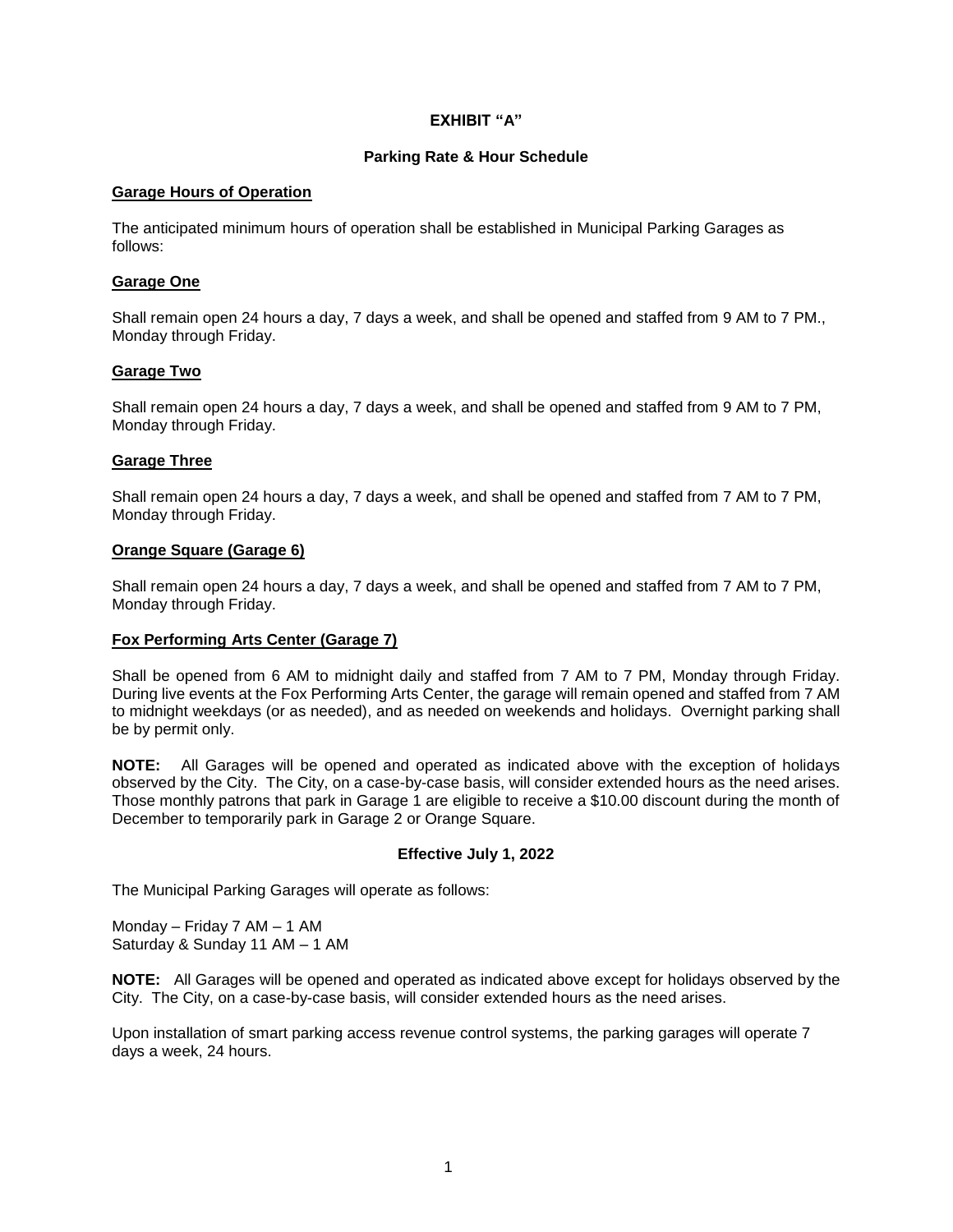### **\* Hourly/Daily Garage Fees**

Weekdays:

- First 90 minutes free;
- **Each additional thirty (30) minutes shall be \$1.00;**
- \$8.00 daily maximum.

Garages 1, 2, and 3 will provide Free parking upon entry between 5 p.m. and 9 p.m. weekdays and all day on weekends. Garage 7 will provide Free parking after 5 p.m. and all day on weekends except for when it is subject to a Special Event fee as listed under Special Events.

Parking rate of \$5.00 per entry in Garages on Thursday, Friday, and Saturday evenings from 9:00 p.m. to 1:00 a.m.

# **Effective July 1, 2022**

# **Hourly / Daily Garage Fees**

Each 30 minutes shall be \$1.00

Daily Max Garages 2 and 6 shall be \$16 All other Garages shall be \$20.00

Nightly \$12 Flat Rate – 8 PM – 1 AM

Vehicles entering and exiting during the Nightly Flat Rate time period. Vehicles exiting after 1 AM will be subject to the Hourly / Daily Rates up to the Daily Max.

Downtown Tuesday Parker (DTP) – Every Tuesday from 10 AM – 6 PM Vehicles entering and exiting during the DTP time period shall receive a 50% discount from the total amount due. Vehicles exiting after 6 PM will be subject to the Hourly / Daily Rates up to the Daily Max.

# **\* Parking Permits**

|          | Garages $1 - 2 - 6$                                                       |                                          |
|----------|---------------------------------------------------------------------------|------------------------------------------|
|          | Monthly Reserved Permit Spaces<br><b>Monthly Unreserved Permit Spaces</b> | \$135.00 per month<br>\$70.00 per month  |
| Garage 3 |                                                                           |                                          |
|          | Monthly Reserved Permit Spaces<br>Monthly Unreserved Permit Spaces        | \$135.00 per month<br>\$ 80.00 per month |
| Garage 7 |                                                                           |                                          |
|          | Monthly Reserved Permit Spaces<br><b>Monthly Unreserved Permit Spaces</b> | \$135.00 per month<br>\$ 60.00 per month |
|          | Surface Lots 3, 12, 16, 18, 19, 27, 40, 44, 50, and 51                    |                                          |
|          | Monthly Reserved Permit Spaces<br><b>Monthly Unreserved Permit Spaces</b> | \$135.00 per month<br>\$50.00 per month  |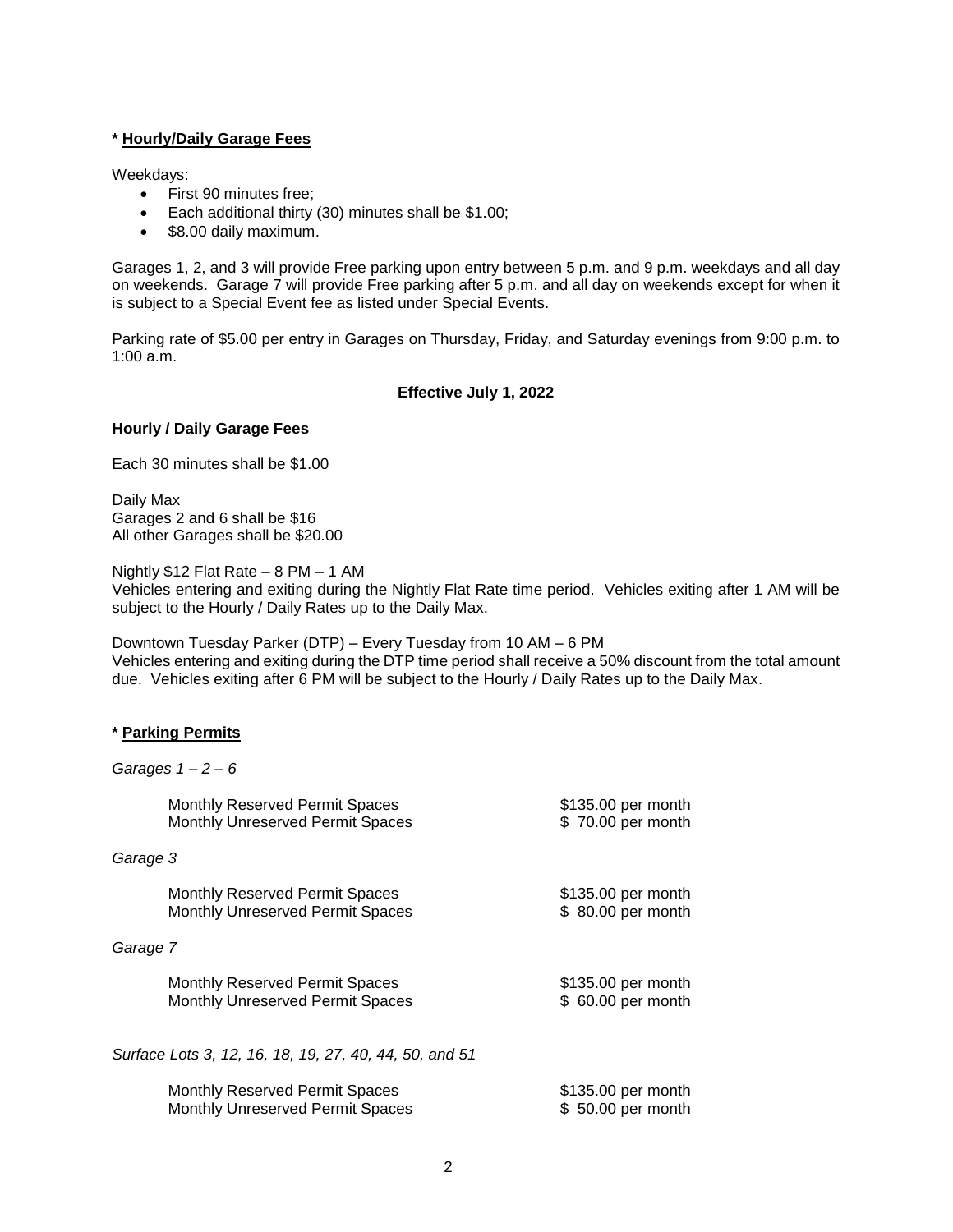**NOTE:** Monthly permits and Reserved Spaces are valid Monday through Friday during the hours of 5 AM and 6 PM. After hours those parking spaces may be used for other purposes throughout the Garages and Parking Lots. Parking rates may be reviewed quarterly (January, April, July, October) by either an increase or decrease depending on market conditions and occupancy percentage (85%) demands. This increase or decrease will be determined by the City Manager or his designee.

# **Effective July 1, 2022**

# **Parking Permits**

The parking permits shall be issued monthly and valid at the facilities as described in the table below.

| Parking Garage                 | Reserved*<br>$6 AM - 6 PM$<br><b>New</b><br><b>Customers</b> | Unreserved<br>Weekday<br>Daytime<br>$6 AM - 6 PM$ | Unreserved<br>Weekday<br>Nighttime<br>$6$ PM $-6$ AM | Unreserved<br>Weekend<br>Daytime<br>$6AM - 6PM$ | Unreserved<br>Weekend<br>Nighttime<br>Friday 6 PM -<br>Monday 6 AM |
|--------------------------------|--------------------------------------------------------------|---------------------------------------------------|------------------------------------------------------|-------------------------------------------------|--------------------------------------------------------------------|
| Garage 1<br>3743 Orange Street | \$400                                                        | \$190                                             | \$190                                                | \$120                                           | \$144                                                              |
| Garage 2<br>3851 Orange Street | \$400                                                        | \$160                                             | \$160                                                | \$95                                            | \$144                                                              |
| Garage 3<br>3750 Market Street | \$400                                                        | \$190                                             | \$190                                                | \$120                                           | \$144                                                              |
| Garage 6<br>3901 Orange Street | <b>Not</b><br>Applicable                                     | \$160                                             | \$160                                                | \$95                                            | \$144                                                              |
| Garage 7<br>3601 Market Street | \$400                                                        | \$160                                             | \$160                                                | \$95                                            | \$144                                                              |

*Surface Lots 3, 12, 16, 18, 19, and 27* 

Monthly Reserved\* 6 AM – 6 PM  $$400$  per month Monthly Unreserved 6 AM – 6 PM  $\frac{1}{10}$  \$110 per month

\*Reserved Legacy Rate for Pre-Existing Customers 7/1/2022 - \$205 per month 7/1/2023 - \$320 per month 7/1/2024 - \$400 per month

**NOTE:** Parking rates may be reviewed quarterly (January, April, July, October) by either an increase or decrease depending on market conditions and occupancy percentage (85%) demands. This increase or decrease will be determined by the City Manager or his designee.

Replacement Fee for Keycards or Permits - \$25 per occurrence

# *Discounted Employee Permit Program (DEPP)*

Part-time employees making \$18 per hour or less and working in an establishment located within the area bounded by Third Street to the north, Fourteenth Street to the south, Mulberry Street to the east, and Brockton Avenue to the west may be eligible to purchase a Discounted Employee Permit. The permit rate shall be:

| DEPP Permit                 | $$25.00$ per month     |
|-----------------------------|------------------------|
| Valid Monday through Friday | Effective July 1, 2022 |
| 6 AM to 6PM.                | \$50.00 per month      |

The total number of monthly parking permits to be sold and their location are subject to space availability.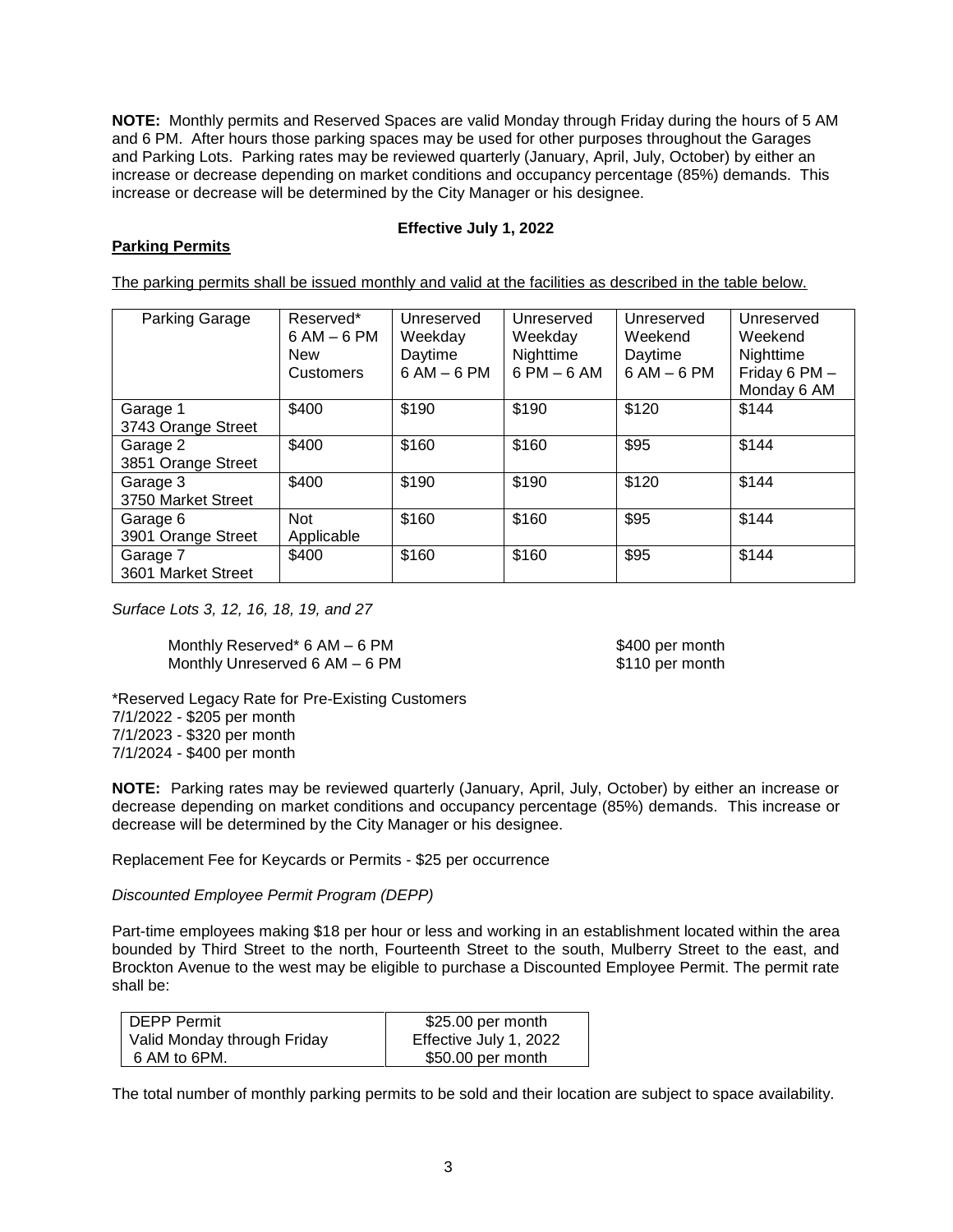| <b>Surface Lots</b>                                    | <b>Time and Days</b>                                                                 | Fee                                                                               |
|--------------------------------------------------------|--------------------------------------------------------------------------------------|-----------------------------------------------------------------------------------|
| 3, 12, 16, 18, 27                                      | Monday thru Friday<br>between the hours of<br>9 AM to 5 PM<br><b>Except Holidays</b> | \$0.75 per 30 minutes No time limit                                               |
| Lot 1 (Cheech Museum Lot)<br>Meter Lot                 | Monday thru Friday<br>between the hours of<br>9 AM to 5 PM<br><b>Except Holidays</b> | \$0.75 per 30 minutes No time limit<br>on the west side of the Lot.               |
| Lot 1 (Cheech Museum Lot)<br>Free Visitor Parking      | Monday thru Friday<br>between the hours of<br>9 AM to 7 PM<br><b>Except Holidays</b> | Three-hour free visitor parking<br>on the east side of the Lot                    |
| Lot 33                                                 | Monday thru Friday<br>between the hours of                                           | \$1.50 per hour No time limit                                                     |
|                                                        | 9 AM to 5 PM<br><b>Except Holidays</b>                                               | Subject to<br>Special Event fees.                                                 |
| Lot 19 and 38                                          | Monday thru Friday<br>between the hours of<br>7 AM to 5 PM<br><b>Except Holidays</b> | \$1.00 per 30 minutes No time limit                                               |
| Lot 41 (3456 Sixth Street)                             | Sunday thru Saturday<br>between the hours of<br>5 PM to 8 AM                         | No fee                                                                            |
| Main Public Library Lot<br><b>Free Visitor Parking</b> | Monday thru Friday<br>between the hours of<br>9 AM to 7 PM<br><b>Except Holidays</b> | Three-hour free visitor parking<br>on the three east sections of the<br>Lot.      |
| Main Public Library Lot<br>Free Visitor Parking        | Monday thru Friday<br>between the hours of<br>9 AM to 7 PM<br><b>Except Holidays</b> | \$0.75. per 30 minutes No time<br>limit on the three west sections<br>of the Lot. |
| <b>Surface Lots</b>                                    | Effective July 1, 2022                                                               |                                                                                   |

All designated parking surface lots shall have a fee of \$1.25 per 30 minutes Monday through Saturday from 7 AM to 10 PM. Except for Except for Sundays and City observed holidays as defined in the Riverside

Municipal Code 10.04.070 – Holidays.

Lot 33 - special event rates may apply, which may restrict in & out privileges. Bus parking rate shall be \$50 per 24 hours and subject to approval.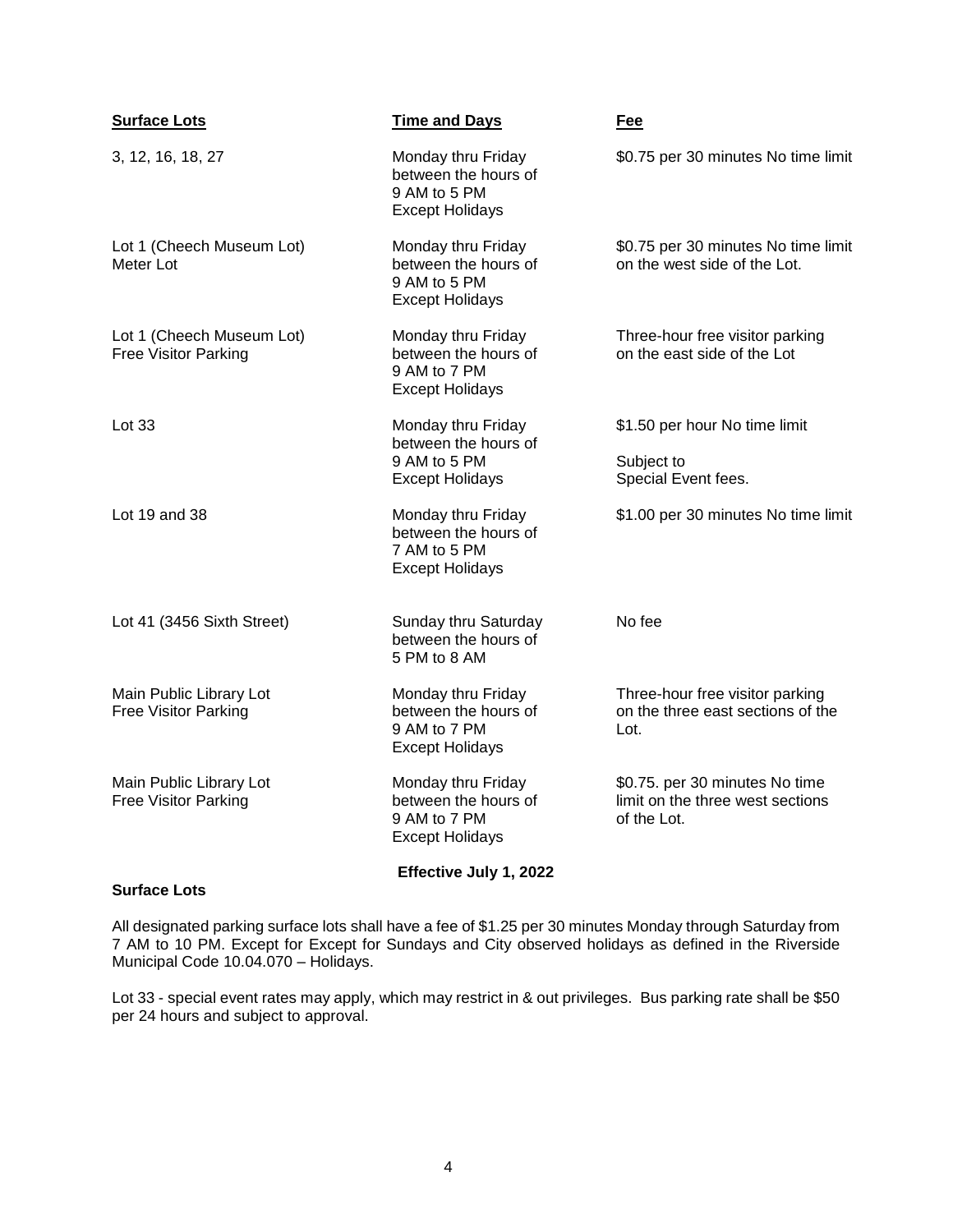# **\* Pay Parking Zones**

# **Market Street**

| West side from Tenth<br><b>Street to Mission Inn Avenue</b> | Monday thru Friday<br>between the hours of<br>9 AM to 5 PM<br><b>Except Holidays</b> | \$0.75 per 30 minutes No time limit |
|-------------------------------------------------------------|--------------------------------------------------------------------------------------|-------------------------------------|
| East side from Tenth to<br><b>Sixth Streets</b>             | Monday thru Friday<br>between the hours of<br>9 AM to 5 PM<br><b>Except Holidays</b> | \$0.75 per 30 minutes No time limit |
| <b>Main Street</b>                                          |                                                                                      |                                     |
| Both sides from<br>Sixth to Fifth Streets                   | Monday thru Friday<br>between the hours of<br>9 AM to 5 PM<br><b>Except Holidays</b> | \$0.75 per 30 minutes No time limit |
| <b>Orange Street</b>                                        |                                                                                      |                                     |
| East side from Ninth<br>to Fifth Streets                    | Monday thru Friday<br>between the hours of<br>9 AM to 5 PM<br><b>Except Holidays</b> | \$0.75 per 30 minutes No time limit |
| West side from Tenth Street<br>to Mission Inn Avenue        | Monday thru Friday<br>between the hours of<br>9 AM to 5 PM<br><b>Except Holidays</b> | \$0.75 per 30 minutes No time limit |
| West side from Sixth<br>to Fifth Streets                    | Monday thru Friday<br>between the hours of<br>9 AM to 5 PM<br><b>Except Holidays</b> | \$0.75 per 30 minutes No time limit |
| <b>Lemon Street</b>                                         |                                                                                      |                                     |
| East side from Tenth Street<br>to University Avenue         | Monday thru Friday<br>between the hours of<br>9 AM to 5 PM<br><b>Except Holidays</b> | \$0.75 per 30 minutes No time limit |
| <b>Fifth Street</b>                                         |                                                                                      |                                     |
| Both sides from Market<br>to Lemon Streets                  | Monday thru Friday<br>between the hours of<br>9 AM to 5 PM<br><b>Except Holidays</b> | \$0.75 per 30 minutes No time limit |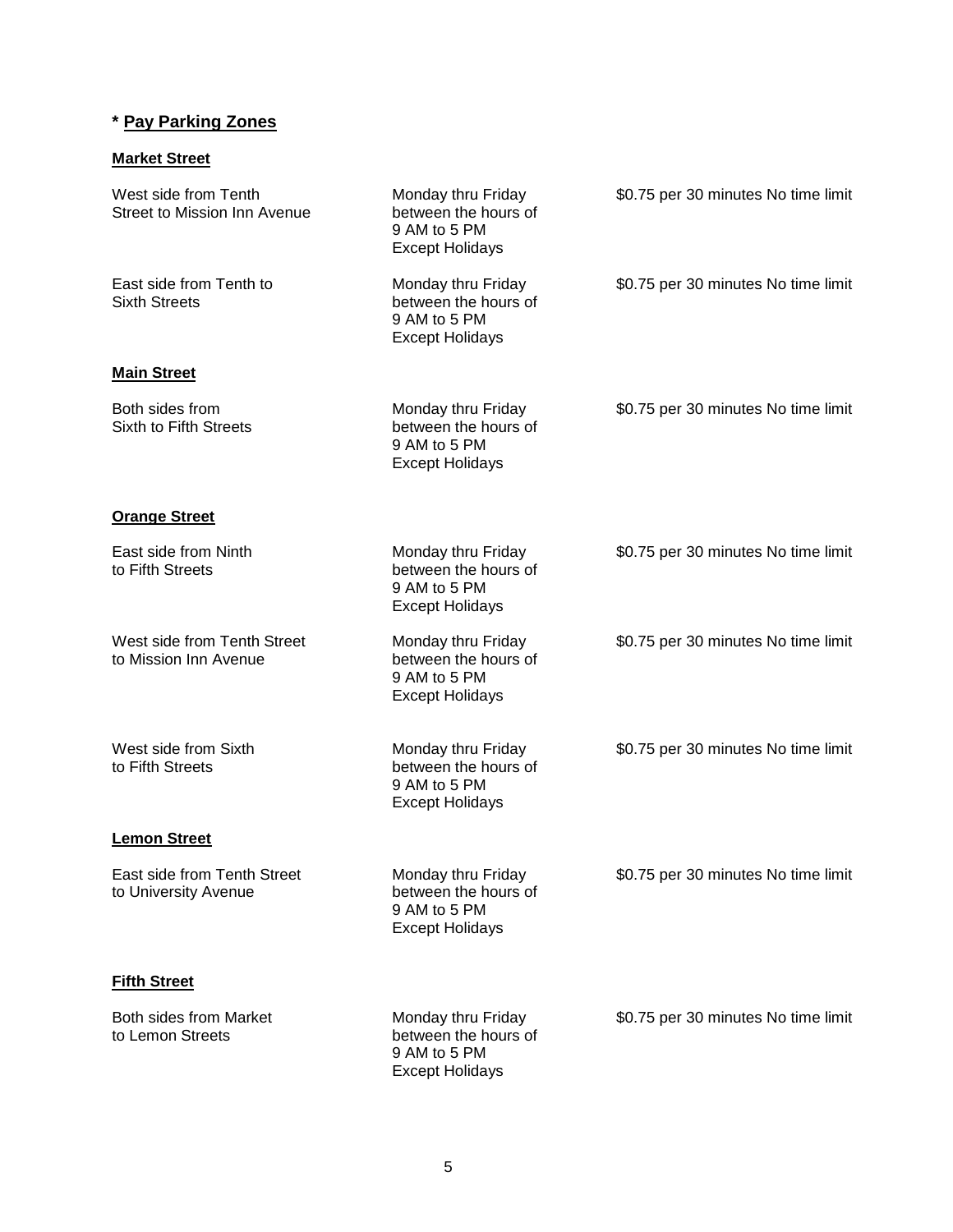# **Sixth Street**

| <b>Both sides from Market</b><br>to Main Streets | Monday thru Friday<br>between the hours of<br>9 AM to 5 PM<br><b>Except Holidays</b> | \$0.75 per 30 minutes No time limit |
|--------------------------------------------------|--------------------------------------------------------------------------------------|-------------------------------------|
| North side from Main<br>to Orange Streets        | Monday thru Friday<br>between the hours of<br>9 AM to 5 PM<br><b>Except Holidays</b> | \$0.75 per 30 minutes No time limit |
| Both sides from Orange<br>to Lemon Streets       | Monday thru Friday<br>between the hours of<br>9 AM to 5 PM<br><b>Except Holidays</b> | \$0.75 per 30 minutes No time limit |
| <b>Mission Inn Avenue</b>                        |                                                                                      |                                     |
| Both sides from Market<br>to Lemon Streets       | Monday thru Friday<br>between the hours of<br>9 AM to 5 PM<br><b>Except Holidays</b> | \$0.75 per 30 minutes No time limit |
| North side from Lemon<br>to Lime Streets         | Monday thru Friday<br>between the hours of<br>9 AM to 5 PM<br><b>Except Holidays</b> | \$0.75 per 30 minutes No time limit |
| <b>University Avenue</b>                         |                                                                                      |                                     |
| Both sides from Main<br>to Lime Streets          | Monday thru Friday<br>between the hours of<br>9 AM to 5 PM<br><b>Except Holidays</b> | \$0.75 per 30 minutes No time limit |
| <b>Ninth Street</b>                              |                                                                                      |                                     |
| South side from Market<br>to Main Streets        | Monday thru Friday<br>between the hours of<br>9 AM to 5 PM<br><b>Except Holidays</b> | \$0.75 per 30 minutes No time limit |
| Both sides from Orange<br>to Lime Streets        | Monday thru Friday<br>between the hours of<br>9 AM to 5 PM<br><b>Except Holidays</b> | \$0.75 per 30 minutes No time limit |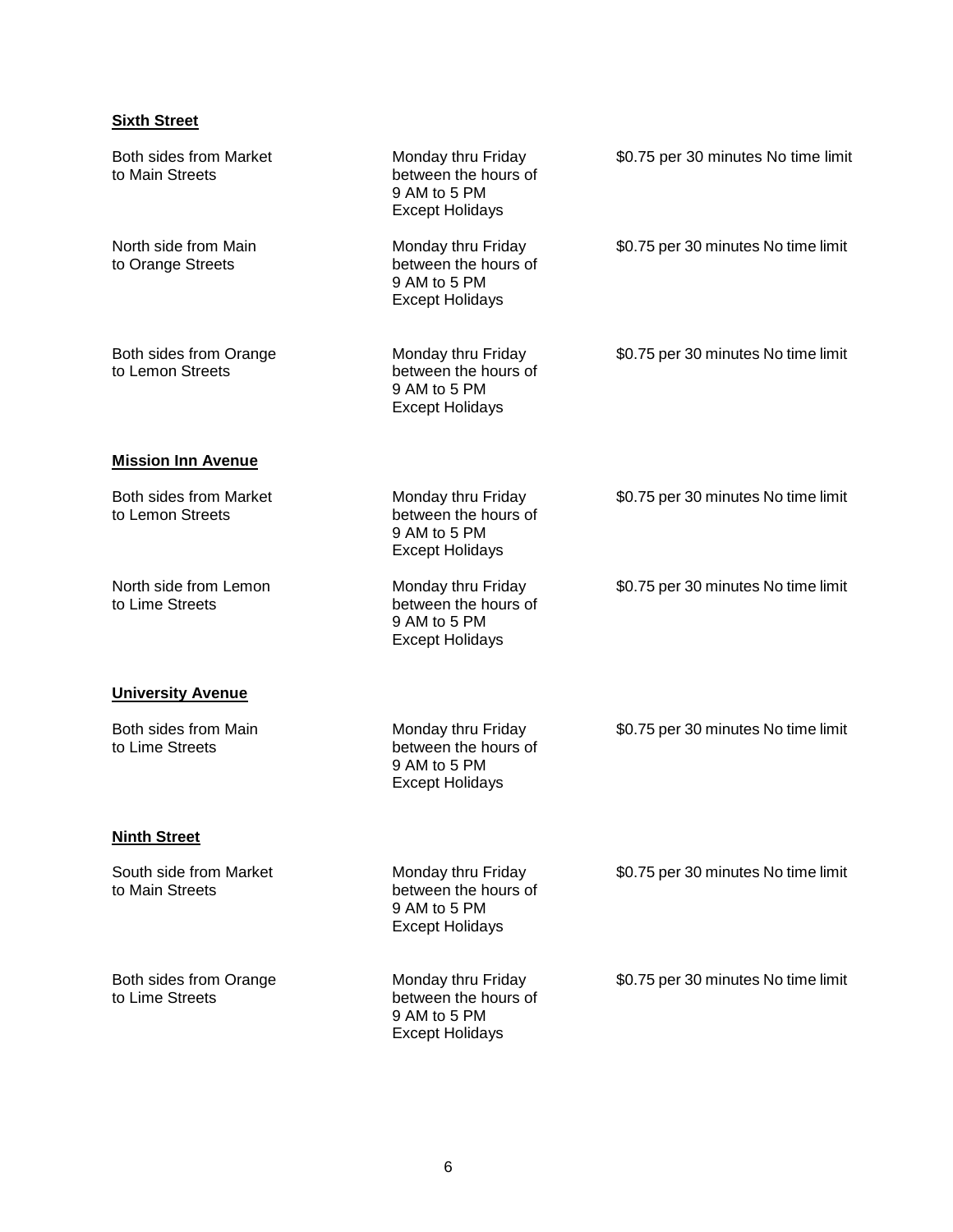# **Market Street**

| East side from<br>Thirteenth to Tenth<br><b>Streets</b>  | Monday thru Friday<br>between the hours of<br>7 AM to 5 PM<br><b>Except Holidays</b> | \$1.00 per 30 minutes No time limit |
|----------------------------------------------------------|--------------------------------------------------------------------------------------|-------------------------------------|
| West side from<br>Thirteenth to Tenth Streets            | Monday thru Friday<br>between the hours of<br>7 AM to 5 PM<br><b>Except Holidays</b> | \$0.75 per 30 minutes No time limit |
| <b>Main Street</b>                                       |                                                                                      |                                     |
| Both sides from<br>Fourteenth to Tenth<br><b>Streets</b> | Monday thru Friday<br>between the hours of<br>7 AM to 5 PM<br><b>Except Holidays</b> | \$1.00 per 30 minutes No time limit |
| <b>Orange Street</b>                                     |                                                                                      |                                     |
| Both sides from<br>Fourteenth to Tenth<br><b>Streets</b> | Monday thru Friday<br>between the hours of<br>7 AM to 5 PM<br><b>Except Holidays</b> | \$1.00 per 30 minutes No time limit |
| <b>Thirteenth Street</b>                                 |                                                                                      |                                     |
| Both sides from<br><b>Market to Lemon Streets</b>        | Monday thru Friday<br>between the hours of<br>7 AM to 5 PM<br><b>Except Holidays</b> | \$1.00 per 30 minutes No time limit |
| <b>Twelfth Street</b>                                    |                                                                                      |                                     |
| Both sides from Almond<br>to Market Streets              | Monday thru Friday<br>between the hours of<br>9 AM to 5 PM<br><b>Except Holidays</b> | \$.75 per 30 minutes No time limit  |
| Both sides from<br><b>Market to Lemon Streets</b>        | Monday thru Friday<br>between the hours of<br>7 AM to 5 PM<br><b>Except Holidays</b> | \$1.00 per 30 minutes No time limit |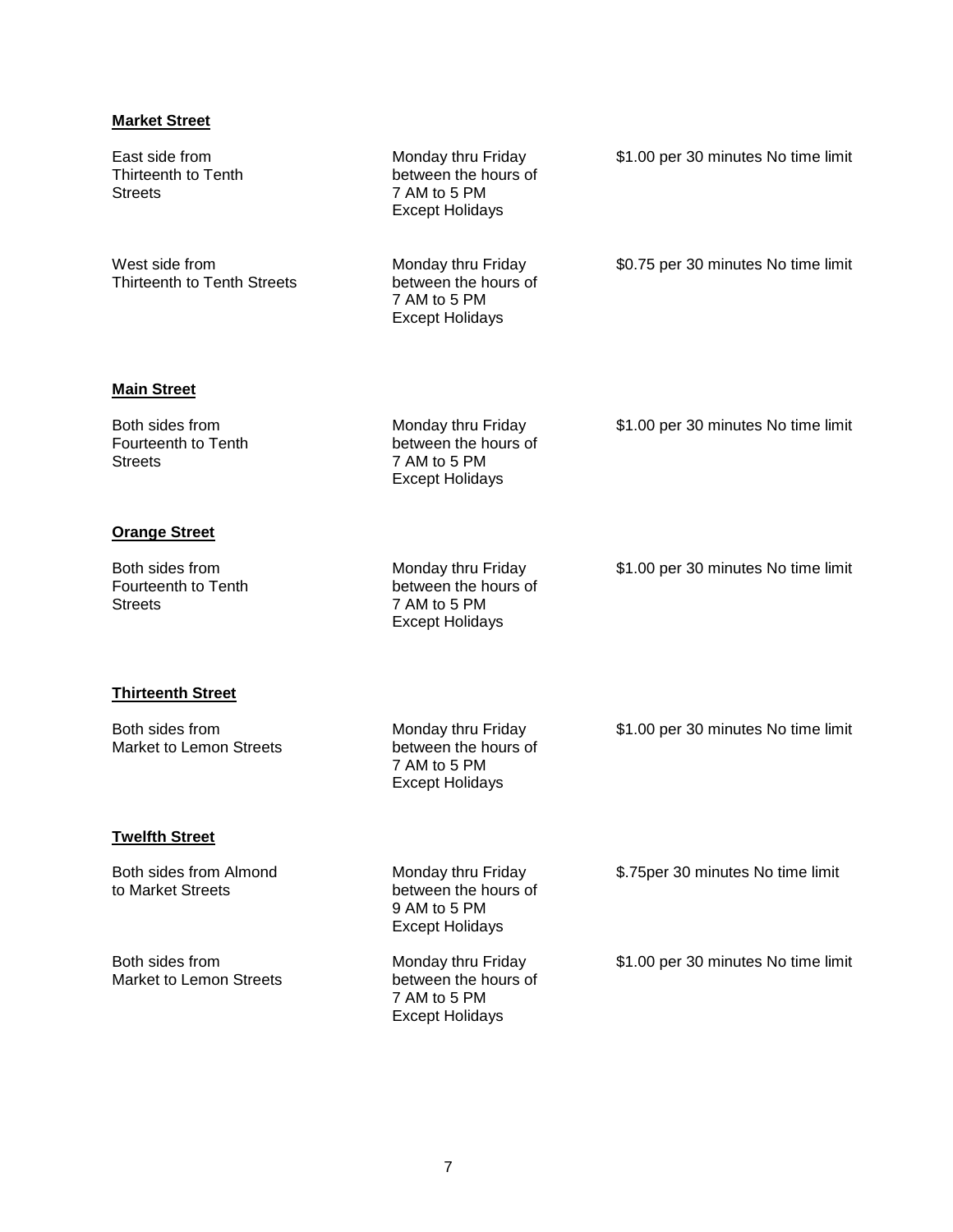# **Eleventh Street**

| Both sides from Almond<br>to Market Streets      | Monday thru Friday<br>between the hours of<br>9 AM to 5 PM<br><b>Except Holidays</b> | \$0.75 per 30 minutes No time limit |
|--------------------------------------------------|--------------------------------------------------------------------------------------|-------------------------------------|
| North side from<br><b>Market to Main Streets</b> | Monday thru Friday<br>between the hours of<br>7 AM to 5 PM<br>Except Holidays        | \$1.00 per 30 minutes No time limit |
| <b>Tenth Street</b>                              |                                                                                      |                                     |
| Both sides from Almond<br>to Market Streets      | Monday thru Friday<br>between the hours of<br>9 AM to 5 PM<br><b>Except Holidays</b> | \$0.75 per 30 minutes No time limit |
| Both sides from<br><b>Market to Lime Streets</b> | Monday thru Friday<br>between the hours of<br>7 AM to 5 PM<br>Except Holidays        | \$1.00 per 30 minutes No time limit |

**Effective July 1, 2022**

# **On-Street Pay Parking Zones**

The streets and segments described below shall have an on-street pay parking rate of \$1.25 per 30 minutes with a 4-hour maximum, Monday through Saturday from 7 AM to 10 PM. Except Sundays and City observed holidays as defined in the Riverside Municipal Code 10.04.070 – Holidays.

| <b>Market Street</b>      | <b>Main Street</b>   | <b>Orange Street</b>    | <b>Lemon Street</b>   |
|---------------------------|----------------------|-------------------------|-----------------------|
| West side from Mission    | East and West sides  | East side from Ninth to | East side from Tenth  |
| Inn Ave to Thirteenth     | from Sixth to Fifth  | <b>Fifth Streets</b>    | St. to University Ave |
| St.                       | <b>Streets</b>       |                         |                       |
| East side from Sixth to   | East and West sides  | West side from Tenth    |                       |
| <b>Thirteenth Streets</b> | from Fourteenth to   | St. to Mission Inn Ave  |                       |
|                           | <b>Tenth Streets</b> |                         |                       |
|                           |                      | West side from Sixth to | <b>Almond Street</b>  |
|                           |                      | <b>Fifth Streets</b>    |                       |
|                           |                      | East and West sides     | East and West sides   |
|                           |                      | from Fourteenth to      | from Twelfth to Tenth |
|                           |                      | <b>Tenth Streets</b>    | <b>Streets</b>        |

| <b>Fifth Street</b>  | <b>Sixth Street</b>     | <b>Mission Inn Ave</b> | <b>University Ave</b> |
|----------------------|-------------------------|------------------------|-----------------------|
| North and South side | North and South sides   | North and South side   | North and South sides |
| from Market to Lemon | from Market to Main     | from Market to Lemon   | from Main to Lime     |
| <b>Streets</b>       | <b>Streets</b>          | <b>Streets</b>         | <b>Streets</b>        |
|                      | North side from Main to | North side from Lemon  |                       |
|                      | <b>Orange Streets</b>   | to Lime Streets        |                       |
|                      | North and South sides   |                        |                       |
|                      | from Orange to Lemon    |                        |                       |
|                      | <b>Streets</b>          |                        |                       |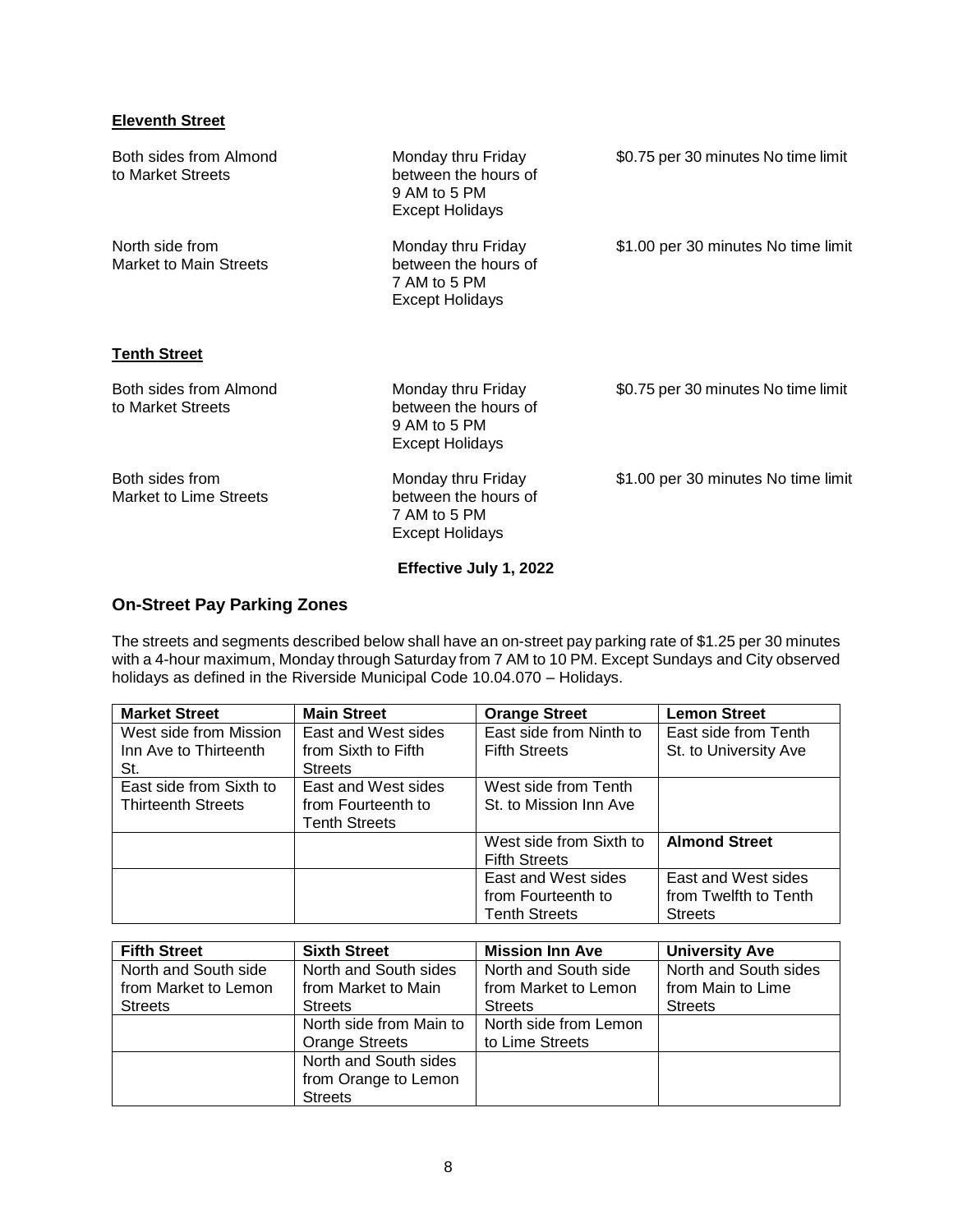| <b>Ninth Street</b>    | <b>Tenth Street</b>      | <b>Eleventh Street</b> | <b>Twelfth Street</b> |
|------------------------|--------------------------|------------------------|-----------------------|
| South side from Market | North and South sides    | North and South sides  | North and South sides |
| to Main Streets        | from Almond to Lime      | from Almond to Market  | from Almond to Lemon  |
|                        | <b>Streets</b>           | <b>Streets</b>         | <b>Streets</b>        |
| North and South sides  |                          | North side from Market |                       |
| from Orange to Lime    |                          | to Main Streets        |                       |
| <b>Streets</b>         |                          |                        |                       |
|                        | <b>Thirteenth Street</b> |                        |                       |
|                        | North and South sides    |                        |                       |
|                        | from Market to Lemon     |                        |                       |
|                        | <b>Streets</b>           |                        |                       |

# **Time Zones portion of Streets Downtown**

Due to the expansion of the metered zones, limited time parking zones were established where signs were erected on portions of the streets listed below giving notice of the parking limitations or prohibitions herein established:

| <b>STREET OR ALLEY</b>   | PORTION OF STREET<br>OR ALLEY                                                    | <b>LIMITATION</b><br>OR.<br><b>PROHIBITION</b> | <b>TIME AND DAYS</b>                                                                      |
|--------------------------|----------------------------------------------------------------------------------|------------------------------------------------|-------------------------------------------------------------------------------------------|
| <b>Fourth Street</b>     | sides<br>of<br>Fourth<br>Both<br>Street from<br>Orange to<br><b>Lime Streets</b> | Ninety-minute zone                             | Between the hours of 9 AM to 5<br>PM every day except Saturday,<br>Sunday and holidays    |
| <b>Fifth Street</b>      | Both sides of Fifth Street<br>to Lime<br>from Lemon<br><b>Streets</b>            | Ninety-minute zone                             | Between the hours of 9 AM to 5<br>PM every day except Saturday,<br>Sunday and holidays    |
| <b>Sixth Street</b>      | Both sides of Sixth Street<br>from Chestnut to Market<br><b>Streets</b>          | Ninety-minute zone                             | Between the hours of 9 AM to 5<br>PM every day except Saturday,<br>Sunday and holidays    |
| <b>Sixth Street</b>      | South side of Sixth Street<br>to Main to Orange Streets                          | Twenty-minute zone                             | Between the hours of 8 AM to<br>5:00 PM every day except<br>Saturday, Sunday and holidays |
| <b>Sixth Street</b>      | Both sides of Sixth Street<br>from<br>Lemon<br>to<br>Lime<br><b>Streets</b>      | Ninety-minute zone                             | Between the hours of 9 AM to 5<br>PM every day except Saturday,<br>Sunday and holidays    |
| Mission Inn Avenue       | North and South side of<br>Mission Inn Avenue to<br><b>Main Street</b>           | Twenty-minute zone                             | Between the hours of 9 AM to 5<br>PM every day except Saturday,<br>Sunday and holidays    |
| <b>University Avenue</b> | North side of University<br>Avenue from Orange to<br><b>Lemon Streets</b>        | Ten-minute zone                                | Between the hours of 9 AM to 5<br>PM every day except Saturday,<br>Sunday and holidays    |
| <b>University Avenue</b> | South side of University<br>Avenue from Market to<br><b>Main Streets</b>         | Ten-minute zone                                | Between the hours of 9 AM to 5<br>PM every day except Saturday,<br>Sunday and holidays    |
| <b>Ninth Street</b>      | Both sides of Ninth Street<br>from Brockton Avenue to<br><b>Chestnut Street</b>  | Ninety-minute zone                             | Between the hours of 9 AM to 5<br>PM every day except Saturday,<br>Sunday and holidays    |
| Ninth Street             | South side of Ninth Street<br>from Main Street to the<br>Alley                   | Twenty-minute zone                             | Between the hours of 9 AM to 5<br>PM every day except Saturday,<br>Sunday and holidays    |
| <b>Ninth Street</b>      | South side of Ninth Street<br>from Main Street to the<br>Alley                   | One hour parking                               | Between the hours of 9 AM to 5<br>PM every day except Saturday,<br>Sunday and holidays    |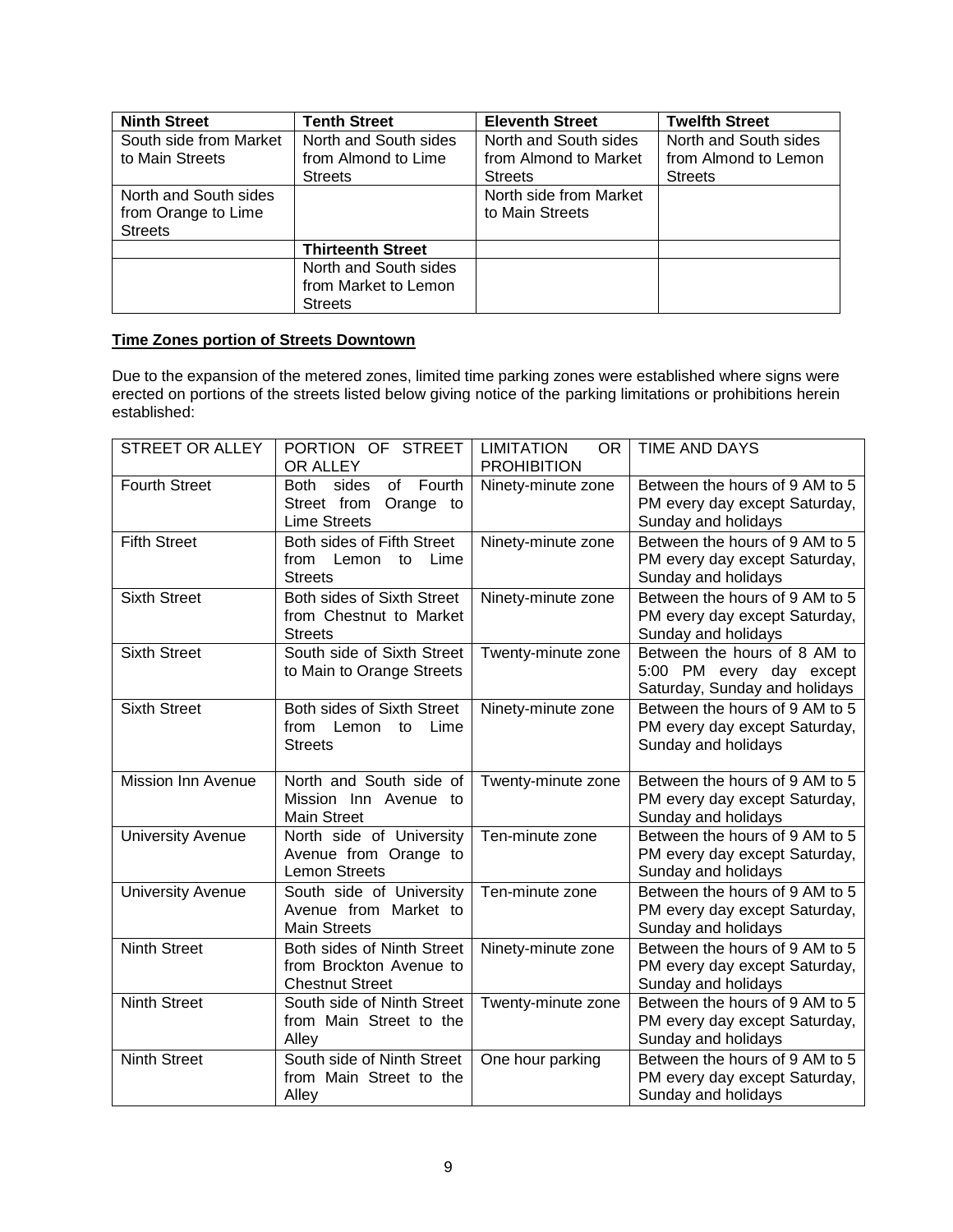| <b>Ninth Street</b>        | South side of Ninth Street   Ten-minute zone<br>from Orange to Lemon<br><b>Streets</b>            |                    | Between the hours of 9 AM to 5<br>PM every day except Saturday,<br>Sunday and holidays |
|----------------------------|---------------------------------------------------------------------------------------------------|--------------------|----------------------------------------------------------------------------------------|
| <b>Tenth Street</b>        | Both sides of Tenth Street<br>from Brockton Avenue to<br><b>Almond Street</b>                     | Ninety-minute zone | Between the hours of 9 AM to 5<br>PM every day except Saturday,<br>Sunday and holidays |
| <b>Eleventh Street</b>     | Both sides of Eleventh<br>Street<br>from<br><b>Brockton</b><br>Avenue to Almond Street            | Ninety-minute zone | Between the hours of 9 AM to 5<br>PM every day except Saturday,<br>Sunday and holidays |
| <b>Twelfth Street</b>      | South side of Twelfth<br>from<br><b>Brockton</b><br>Street<br>Avenue to Almond Street             | Ninety-minute zone | Between the hours of 9 AM to 5<br>PM every day except Saturday,<br>Sunday and holidays |
| Thirteenth Street          | North side of Thirteenth<br><b>Brockton</b><br>from<br><b>Street</b><br>Avenue to Chestnut Street | Ninety-minute zone | Between the hours of 9 AM to 5<br>PM every day except Saturday,<br>Sunday and holidays |
| <b>Thirteenth Street</b>   | Both sides of Thirteenth<br>Street from Almond to<br><b>Market Streets</b>                        | Ninety-minute zone | Between the hours of 9 AM to 5<br>PM every day except Saturday,<br>Sunday and holidays |
| <b>Chestnut Street</b>     | Both sides of Chestnut<br>Street from Twelfth to<br><b>Ninth Streets</b>                          | Ninety-minute zone | Between the hours of 9 AM to 5<br>PM every day except Saturday,<br>Sunday and holidays |
| <b>Almond Street</b>       | sides of Almond<br>Both<br>Street from Tenth Street<br>to Hidalgo Place                           | Ninety-minute zone | Between the hours of 9 AM to 5<br>PM every day except Saturday,<br>Sunday and holidays |
| <b>Fairmount Boulevard</b> | Both sides of Fairmount<br>Boulevard from Mission<br>Inn Avenue to Fifth Street                   | Ninety-minute zone | Between the hours of 9 AM to 5<br>PM every day except Saturday,<br>Sunday and holidays |
| <b>Fairmount Boulevard</b> | Both sides of Fairmount<br>Boulevard from Whittier<br>University<br>Place<br>to<br>Avenue         | Ninety-minute zone | Between the hours of 9 AM to 5<br>PM every day except Saturday,<br>Sunday and holidays |

### **Parklets**

# **Parklet Permits:**

Parklet in non-metered area: Annual Rent of \$500.00

Parklet in metered area: Annual Rent equal to the last 12 month average parking usage and current rates.

#### **Discount Validation Booklets Program (Garages only)**

A discounted validation booklets program shall be made available to downtown businesses for garage parking. Downtown businesses may purchase up to two validation books per month at a 50% discount from market parking rates, as follows:

| <b>Validation Book</b> | <b>Market Value</b> | <b>Discount Price</b> |
|------------------------|---------------------|-----------------------|
| 50 1/2 Hour Stickers   | \$ 50.00            | \$25.00               |
| 50 Hourly Stickers     | \$100.00            | \$50.00               |

It will be at the discretion of each participating business as to when they make the validation available; i.e. with a minimum purchase, etc.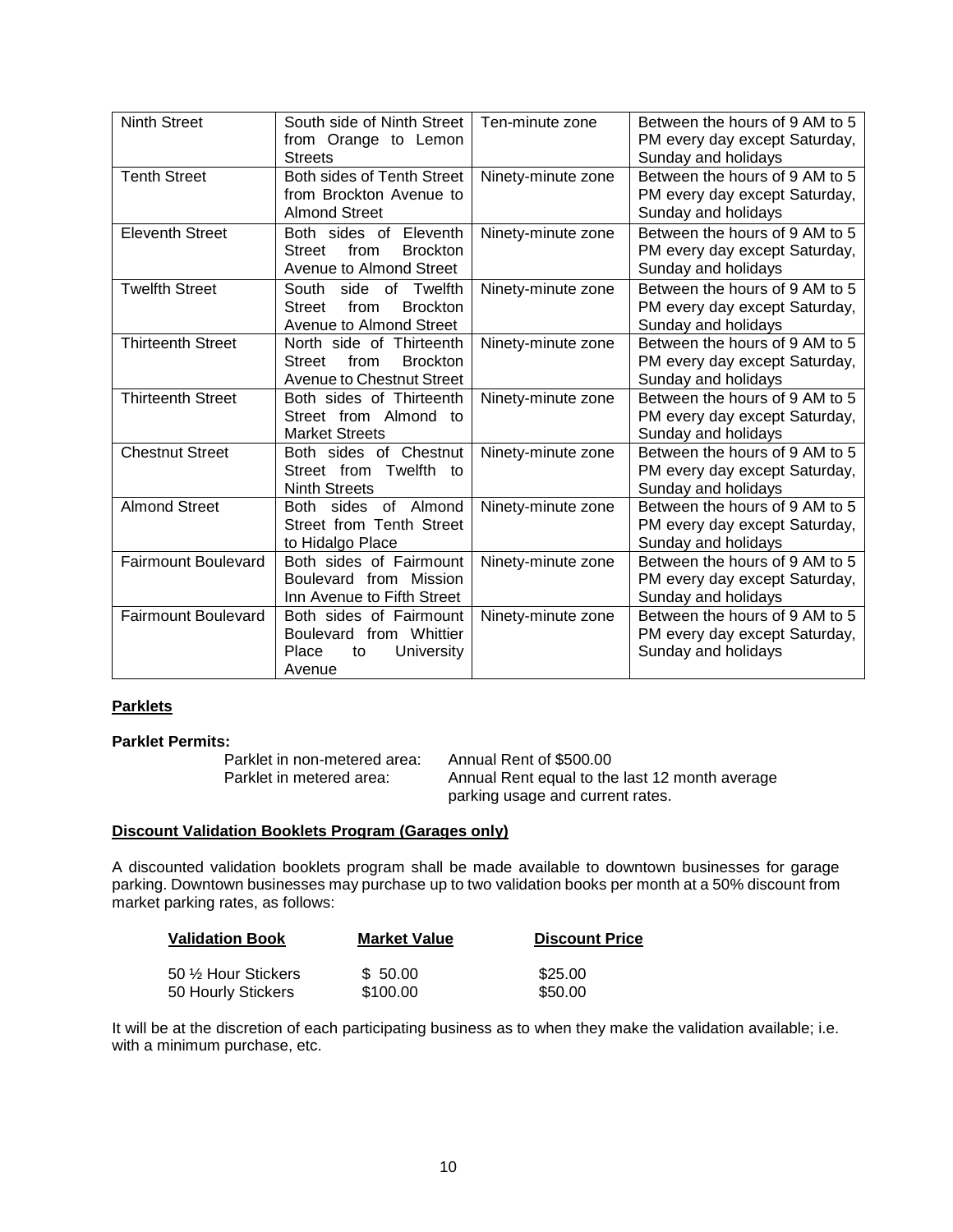### **Special Events**

If a Special Event Sponsor desires to participate in the parking revenue, the following procedure shall be followed:

 The Special Event Sponsor shall submit a parking plan to the City's parking operator, which indicates anticipated attendance. Based on the information submitted, the staffing level and cost will be determined based on the actual hourly rate charged by the parking operator. Once the cost has been determined, the Special Event Sponsor will be required to guarantee that costs are recovered. Once costs are recovered, any profits shall be split between the City's parking operator and the Special Event, with the City receiving 40% and the Special Event receiving 60% of the profits.

If a Special Event Sponsor is unable or unwilling to guarantee cost recovery, it shall be at the discretion of the Public Works Director as to whether or not parking facilities shall be opened and staffed. If the decision is made to open and man the facilities, the standard parking fees shall be charged, and the City shall be the sole beneficiary of any revenue collected.

Garage 7 will charge a fee of \$5.00 upon entry after 5:00 pm weekdays and anytime on weekends and holidays when Special Events are scheduled at the Fox Performing Arts Center. Effective July 1, 2022, this rate will be obsolete, refer to the rates as described in the Hourly/Daily Garage Fee section. A special event rate up to the Daily Max may be prepaid or charged to attendees of a live event held at the Fox Performing Arts Center.

The parking rate for the Festival of Lights event on Friday, Saturday and Sunday nights shall be \$10,00 flat rate at entry and \$5.00 when pre-paid online. Effective July 1, 2022, this rate will be obsolete, refer to the rates as described in the Festival of Lights section.

When a special event is scheduled that is anticipated to increase traffic and parking demands outside of the normal hours of operation of the parking garages, the special event fee will be set at a \$5.00 flat rate per entry. Effective July 1, 2022, this rate will be obsolete, refer to the rates as described in the Hourly/Daily Garage Fee section.

#### **Effective July 1, 2022**

#### **Festival of Lights Event**

For the duration of the Festival of Lights event, rates shall be charged starting the Day after Thanksgiving or the day Switch-On takes place from 11 AM to 1 AM. Every Thursday and Friday from 7 PM to 1 AM and Saturday and Sunday from 11 AM to 1 AM.

The fee to be charged when vehicles enter and exit during the Festival of Lights event rate times.

Garages 1 & 3 – \$30 Garage 7 – \$25 Garage 2 – \$20 Garage 6 – \$15

Prepaid online by 10/1: \$10 Prepaid online by 11/14: \$15

Parking Lots - \$15